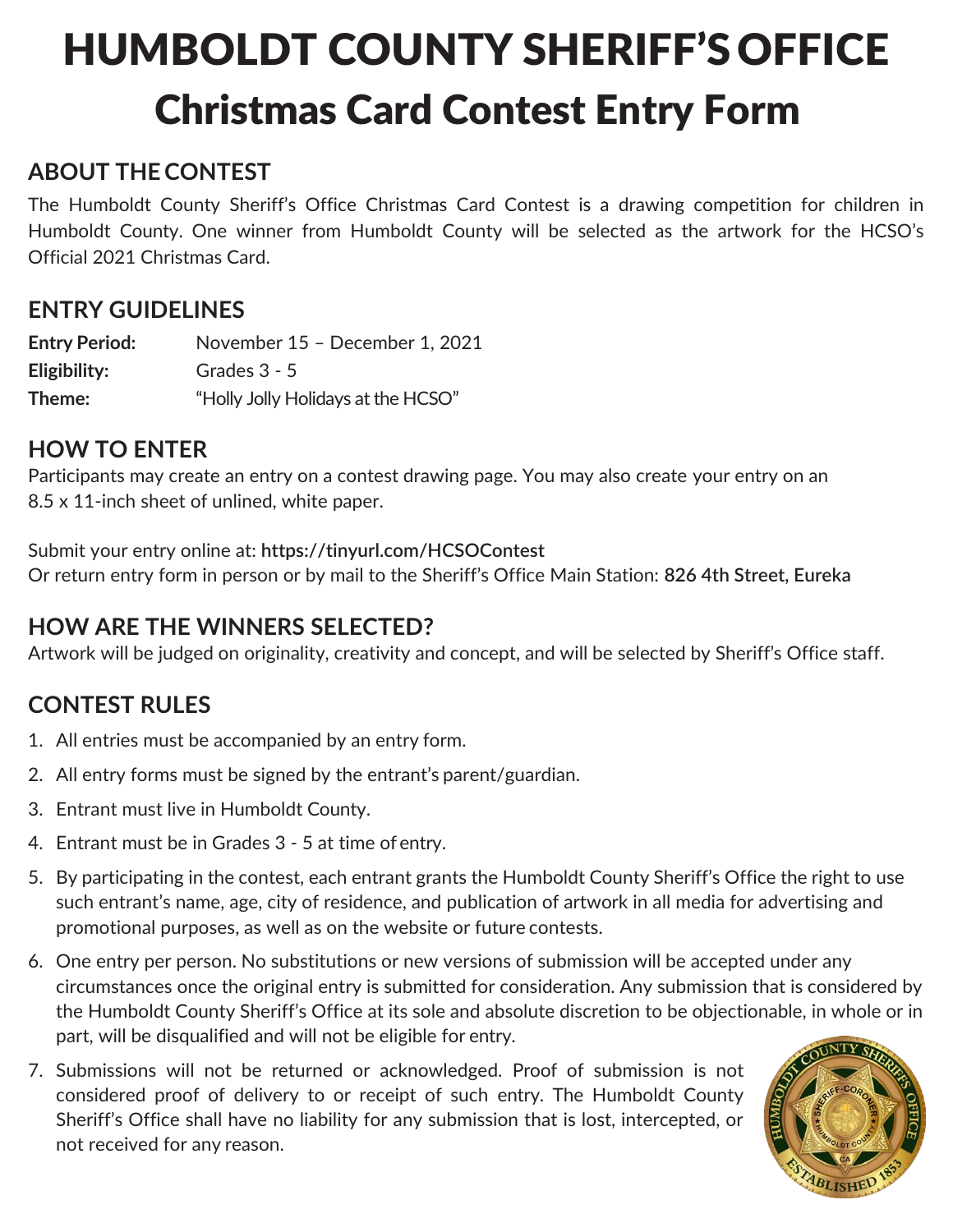# HUMBOLDT COUNTY SHERIFF'S OFFICE Christmas Card Contest Entry Form

Please return this form completed and signed to the Sheriff's Office upon submission of contest entry.

| <b>NAME OF CHILD (First and Last):</b> |                                                     |  |
|----------------------------------------|-----------------------------------------------------|--|
| AGE:                                   |                                                     |  |
|                                        | <b>STREET ADDRESS</b> (For residency verification): |  |
| <b>CITY:</b>                           | <b>ZIP CODE:</b>                                    |  |
|                                        | <b>MAILING ADDRESS</b> (For winner notification):   |  |
| <b>CITY:</b>                           | <b>ZIP CODE:</b>                                    |  |
| <b>PARENT/GUARDIAN NAME:</b>           |                                                     |  |
| <b>RELATIONSHIP TO CHILD:</b>          |                                                     |  |

I hereby certify that to the best of my knowledge and belief, the above statements are true and that the minor named above may enter the Humboldt County Sheriff's Office Christmas Card Contest. I hearby grant the Humboldt County Sheriff's Office the right to use my child's name, age, city of residence and publication of artwork in all media for advertising and promotional purposes, as well as on the website or future contests.

### **PARENT/GUARDIAN SIGNATURE:**

**DATE:**